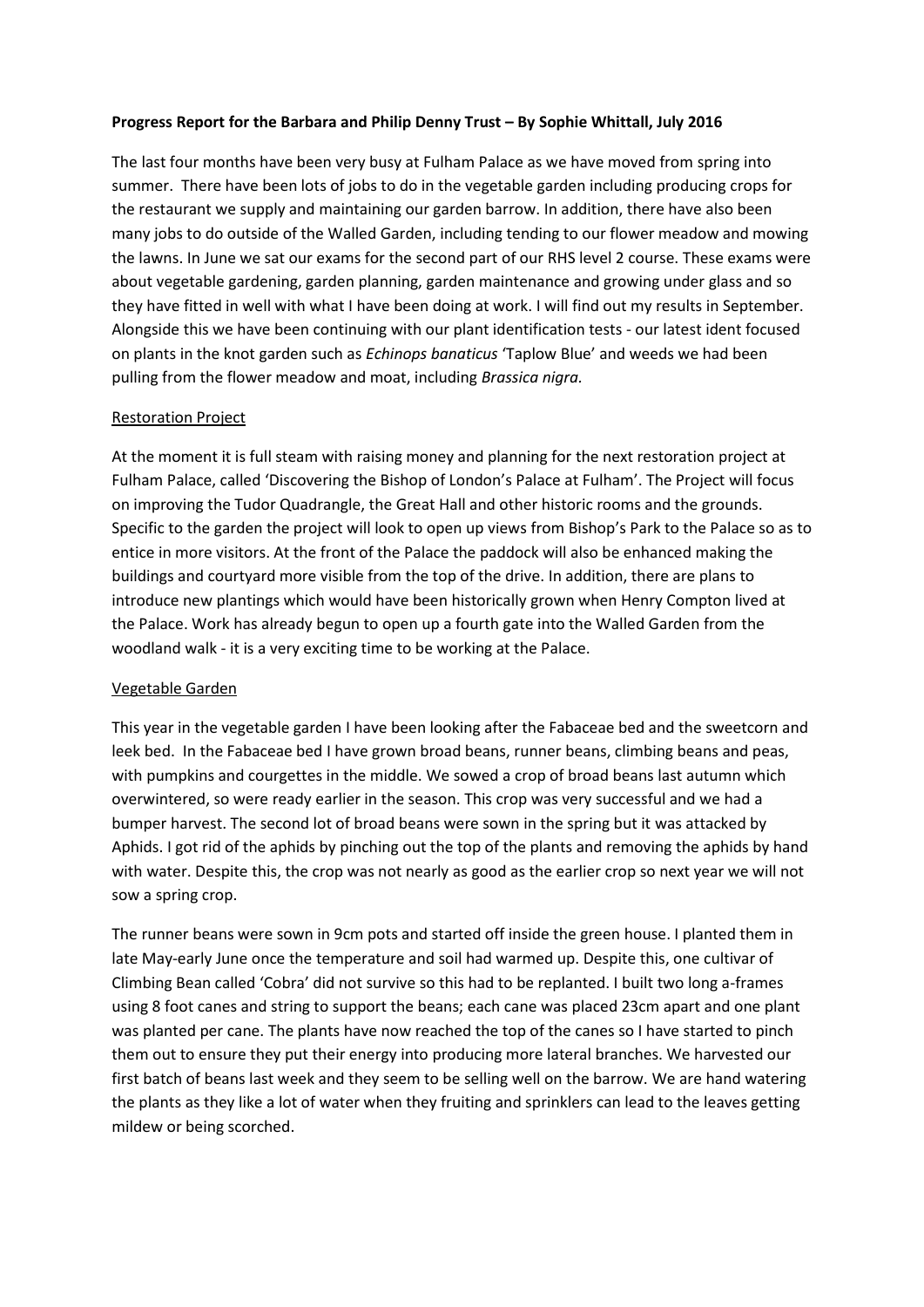The first batch of peas to be planted was massacred by slugs but the second sowing was netted and managed to survive. We have been harvesting peas but if I was to plant them again I would increase the number of plants so that we had a bigger crop and also use a higher net as one of the cultivars has outgrown the net I have used.

The sweetcorn is doing well so far and has not been eaten by the squirrels as we have netted it and buried the net in a trench so that they cannot burrow under. We were recently visited by a vegetable expert who recommended that we use a 1.5 litre water bottle with each end cut off to protect each cob. The bottle can be inserted over the cob but will still allow air to circulate and sunlight to get through. We are currently collecting 1.5 litre bottles.

Behind the sweetcorn I have planted some sweet potato plants - this is an experiment as these are well known for being hard to grow as they normally like a much warmer climate. I planted these at the beginning of July against an a-frame so that they can be trained to climb up it rather than creep along the ground where they would use their energy to root rather than produce tubers. I also planted the plants in a mound of compost and spread compost around each plant to help conserve moisture, as they like a lot of water.

Once the broad beans had been harvested this area in the bed was ready to be used for other crops so this has been sown with beetroot, Swiss chard and radishes. These were sown a couple of weeks ago and at the beginning of this week I thinned each line of crop so as to produce good sized healthy vegetables.

## Glasshouse

As well as growing vegetables outside we are also growing tomatoes, cucumbers and aubergines in the glasshouse where there is a warmer environment. We have seven different varieties of tomatoes and these are being grown up string as cordons. We have been pinching out any side roots that we see which we call 'arm pits' so that the plants have one main stem that grows upwards and so that they put their energy into producing fruit rather than side shoots. Once the fruit started to appear we removed leaves that were covering them so that more light could reach them. We have also changed to watering every other day so that we do not overwater the tomatoes which can cause them to split. The first harvest of tomatoes was taken this week by the restaurant which we supply.

#### Mowing and Lawn Maintenance

Summer is also mowing season so I have spent a lot of time using the ride on mowers and hand mowers which has been really good for improving my mowing. We have also learnt about lawn maintenance and how to scarify and use a motorised aerator. As well as using rotary mowers I have learnt how to use a cylinder mower which is used for more ornamental lawns and we have been using this to mow around the vegetable beds. This mower gives a better cut as it cuts using a scissor motion rather than a slashing motion like the rotary mower. Before using the cylinder mower you can check the quality of cut and improve this by tightening or loosening the blades. You can also set a precise height of cut on this mower, we started off using a height of 32mm and we have now moved down to 30mm. This mower also has a roller which means it leaves stripes on the lawn which makes it look really good.